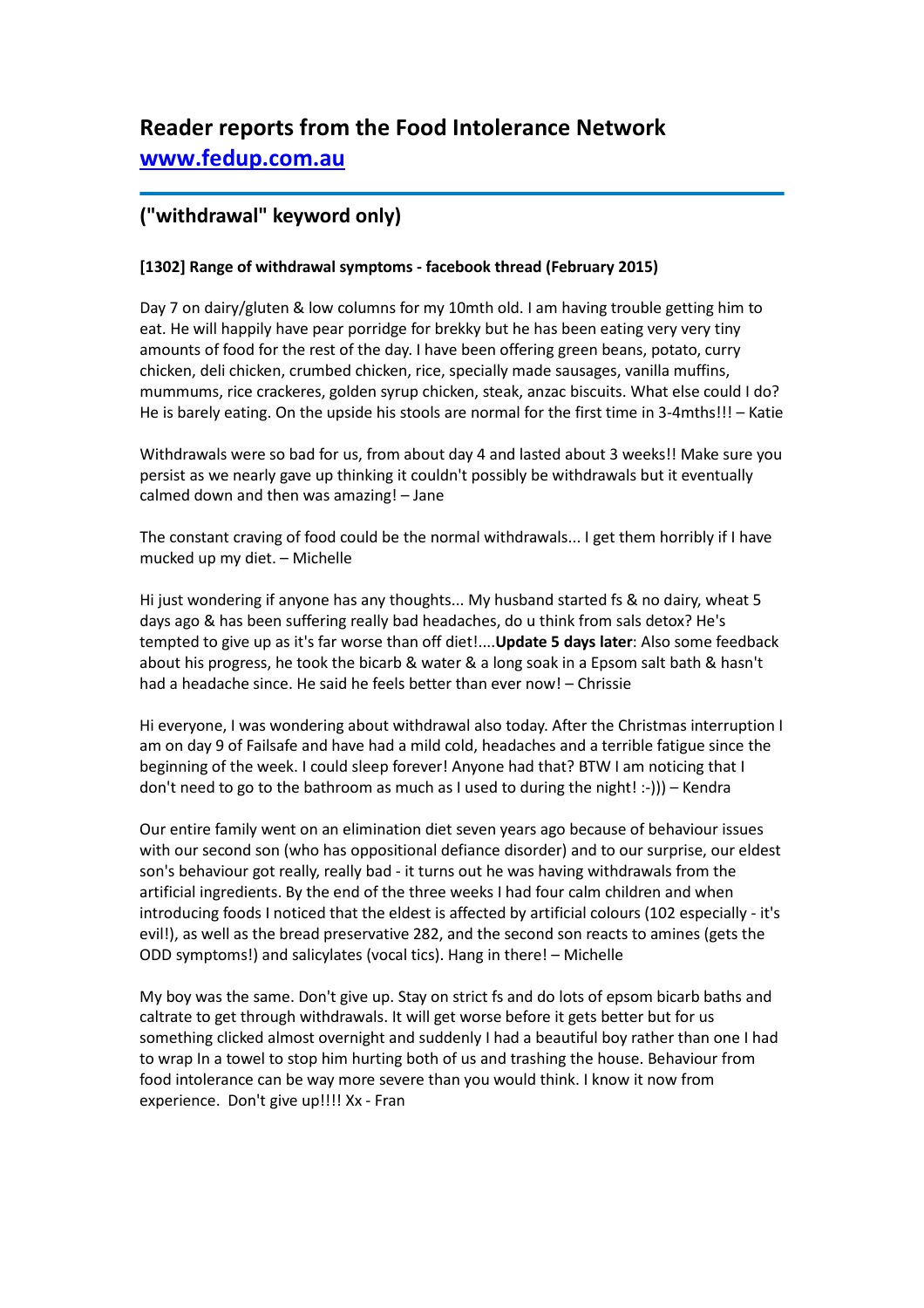#### **[1235] How long does it take for diet to kick in? (facebook thread, October 2013)**

\* Mine were the same for the first 4-5 days & then withdrawal symptoms kicked in, especially the sleep issues... We're on day 12, so hoping it is going to get better again soon. Good luck! P.S. speech concerns are getting continuously better! – Di

\* Lots of people see changes quickly. Withdrawals can sometimes kick in and you may start to think you got it wrong, but they do go to - Susan.

#### **[1234] One-liners (October 2013)**

After 10 days of withdrawal symptoms, our son stopped his 3 years of rage and ceased his incontinence, night pains and violence. A neighbour saw him sitting still and eating dinner and was so surprised by the calm picture that she asked if we had started training him. Ha ha...gotta love disinhibited neighbours. So thank you to you and Sue. Many many thanks – Elizabeth

#### **[1225] Our marriage nearly over due to food chemicals (October 2013)**

Thanks all for sharing these effects. I recently had a similar experience, having had a very high salicylate meal and wine, thought I'd got away with it, but three days later hit the withdrawal symptoms and had the bloodiest row which really quite frightened me. These are dangerous chemicals! – facebook member 4 (male)

#### **[1174] Withdrawal symptoms occur in the first 2 weeks of the diet – 12 reports from failsafers (February 2013)**

\* Day 4 now and into withdrawals - my thoughts are scattered, disjointed, I can almost hear my brain "creaking" as it tries to work!! Even put some bicarb into a glass and then left it there on the bench, instead of adding water and drinking!!!! Found it 1/2 an hour later. My other physical symptoms seem to have improved since day 2, but we'll see how it progresses from here, carefully recording everything too. Boy you wouldn't believe how long it's taken me to write this email!

\* We are on Day 6 today and going fantastically! No withdrawal symptoms so far, just a bit teary at night time (she says her body just wants to cry) ...

\* Our son's issues decreased within the first week of the diet. He was less hyper, more compliant, and able to sleep better, except for one noticeable withdrawal episode - his first on-the-floor kicking temper tantrum. - from story [908]

\* We booked into a failsafe dietician and started the elimination diet. Our baby son improved a little, and then had textbook withdrawal after a week and a half. In week 3 he slept through the night for the first time in 15 months ...- from story 878

\* About a month ago my daughter had developed a cold-sore as part of the withdrawals associated with going back onto the very basic elimination diet after we'd let a few too many fruits and veges creep back into our diet - from story [860]

\* I only took out gluten about 1.5 years ago, as I still had some unexplained joint pain. Didn't realise it was connected with my moods, till I came off it and had severe withdrawals headaches, depression, diarrhoea. On challenging it, I had severe depression, disconnection with reality, had trouble making my body respond to my brain, like I couldn't make a decision to move, and terrible anxiety. So even though I was doing very well on Failsafe and not gluten free, I'm doing even better off gluten. - from story [806]

\* At this stage we think that too many amines make our son nasty and too many salicylates make him hyper. Since we took him off the cows milk as well and got over the withdrawals he no longer needs speech therapy, has a great appetite and is putting on weight, is able to enjoy play dates, is calm, doesn't complain of tummy ache etc and our life is much easier. from story [716]